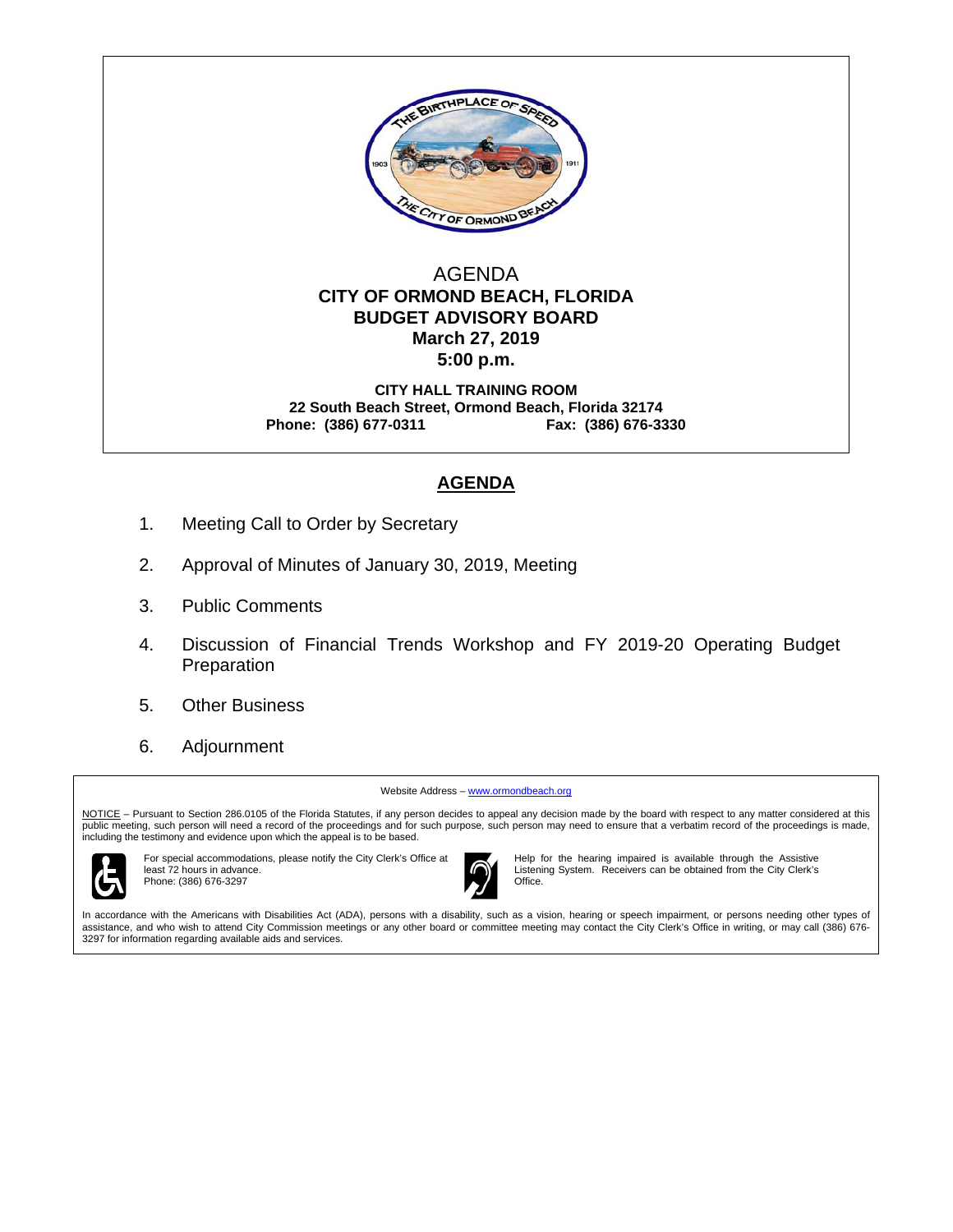## **MINUTES ORMOND BEACH BUDGET ADVISORY BOARD HELD AT CITY HALL TRAINING ROOM**

**January 30, 2019 5:00 p.m. City Hall Training Room** 

# **1. CALL TO ORDER**

Per Section 2-226(e), *Code of Ordinance*, Ms. Wendy Nichols, Recording Secretary, called the meeting to order at 5:03 p.m.

Those present were board members Scott Cichon, Bill Harper, Ken Kimble, Rafael Ramirez, and Kevin Tilley, Finance Director Kelly McGuire, Assistant Finance Director Chris Byle, City Manager Joyce Shanahan, and Deputy City Attorney Ann-Margret Emery.

# **2. CALL FOR NOMINATIONS FOR CHAIRMAN BY SECRETARY**

Per Section 2-226(e), *Code of Ordinance*, Ms. Nichols called for nominations for chairman.

Mr. Bill Harper moved, seconded by Mr. Kevin Tilley, to elect Mr. Rafael Ramirez as Chairman of the Budget Advisory Board for a two-year term to the first regularly scheduled City Commission meeting in January 2021. The motion passed unanimously.

# **3. CALL FOR NOMINATIONS FOR VICE CHAIRMAN BY CHAIRMAN**

Mr. Rafael Ramirez called for nominations for vice chairman.

Mr. Ramirez moved, seconded by Mr. Harper, to elect Mr. Scott Cichon as Vice Chairman of the Budget Advisory Board for a two-year term to the first regularly scheduled City Commission meeting in January 2021. The motion passed unanimously.

# **4. APPROVAL OF MINUTES OF JULY 18, 2018, MEETING**

Mr. Ken Kimble moved, seconded by Mr. Tilley, to approve the minutes of the July 18, 2018, meeting. The motion passed unanimously.

## **5. PUBLIC COMMENTS**

There were no public comments.

# **6. REVIEW OF ROBERTS RULES OF ORDER AND SUNSHINE LAW**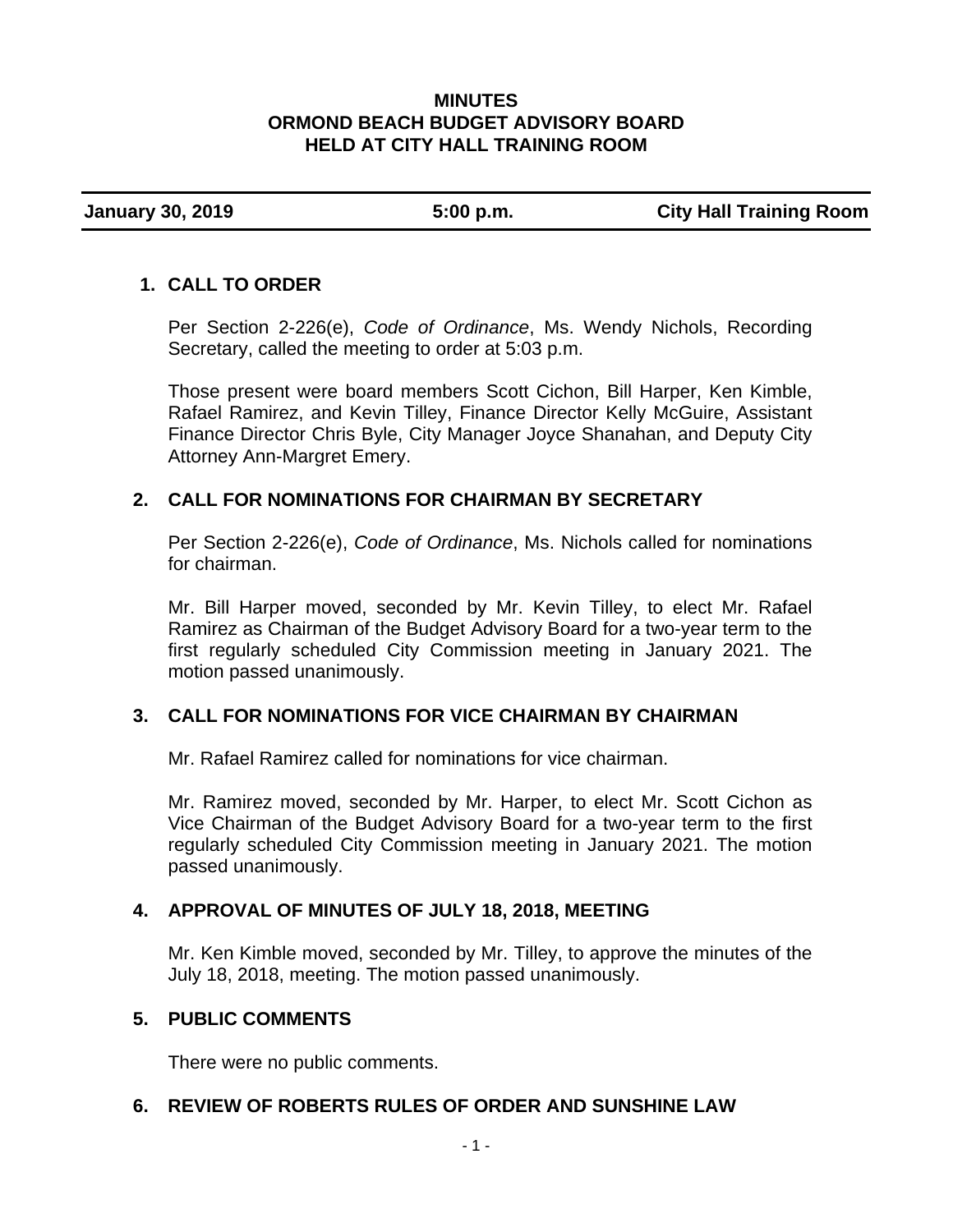Ms. Ann-Margret Emery, Deputy City Attorney, stated the Budget Advisory Board was an advisory board to the City Commission and required to uphold the Sunshine Law. She stated that anything discussed before this board had to be done in a public meeting, including potential agenda items. She stated there was no issue in speaking with staff outside of a public meeting. She noted that common violations were replying to all in emails and discussion between members of items before and/or after meetings.

Ms. Emery stated that another item was voting conflict or conflict of interest. She stated the board members could always contact her or City Attorney Randy Hayes prior to meetings regarding voting conflicts. She stated that a voting conflict was when the board member, a member of the board member's family, or board member's employer had a pecuniary interest in the outcome of the vote of the board.

Mr. Ramirez asked if providing information at events outside of city meetings would be a conflict of interest; whereby, Ms. Emery stated a conflict would only involve voting members of the board attending those outside meetings.

# **7. TENTATIVE 2019 MEETING DATES**

Ms. Kelly McGuire, Finance Director, stated the board would meet the last Wednesday of each month from January through July, dependent on the budget needs. She asked if everyone would like to continue meeting on those days; whereby, Mr. Cichon noted his schedule was difficult, but would make it work. All others confirmed they were comfortable with the last Wednesday.

## **8. TENTATIVE BUDGET CALENDAR**

Ms. McGuire stated the Financial Trends Workshop would be on Tuesday, March, 5, 2019, at 5:30 p.m. in Conference Room 103, and all members were needed in attendance. She suggested cancelling the February meeting date and holding the next regular board meeting on Wednesday, March 27, 2019.

Mr. Ramirez stated that was fine as long as they were not needed before that date; whereby, Ms. McGuire stated the Financial Trends Workshop would officially start the budget discussions.

Ms. McGuire noted the discussion in March would involve the audit results for the prior year, and a draft budget should be available for feedback at the June meeting. She stated there would not be regular meeting dates for June and July, as those meetings would be scheduled based on recommendations needed at that time.

Ms. McGuire discussed the Capital Improvement Plan (CIP) Workshop in June, but noted the board members did not need to attend. She stated they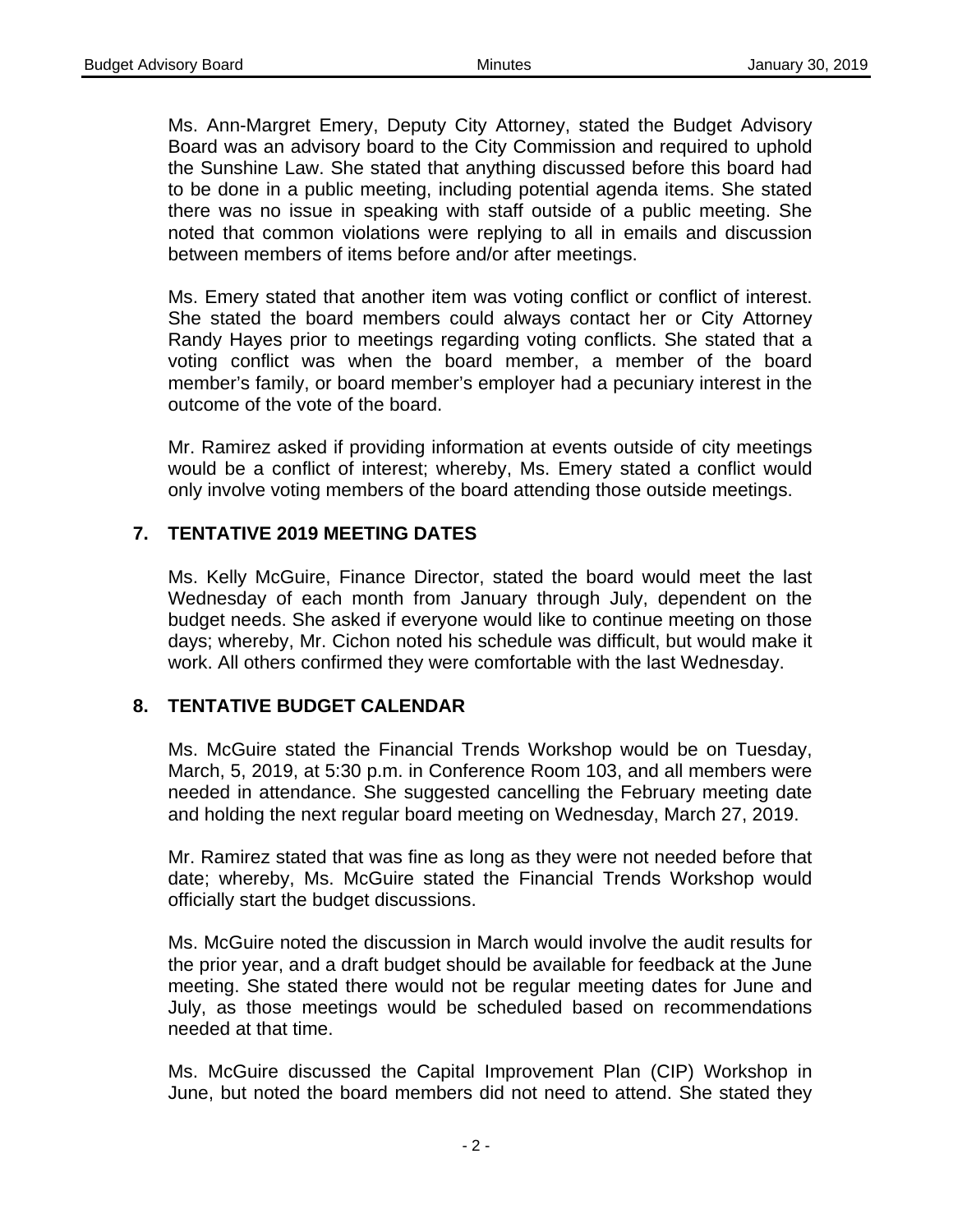would need to attend the Operating Budget Workshop on Tuesday, July 30, 2019.

Mr. Ramirez requested the tentative budget calendar be sent to the board members; whereby, Ms. McGuire stated she would send it out after the City Commission approved it.

# **9. HALF CENT SALES TAX UPDATE**

Ms. Joyce Shanahan, City Manager, discussed an update on the half cent sales tax, which would potentially be presented to voters on a ballot in the near future. She reviewed the types of projects that would be funded by the sales tax, but indicated that bike paths were only allowed if they were considered to be an integral part of the roadway system. She noted that some projects would involve partnership with the county or sister cities.

Mr. Scott Cichon asked for background on the sales tax and how it would affect Ormond Beach, and Mr. Tilley asked how the bike paths would be handled going forward; whereby, Ms. Shanahan detailed where the tax went and how it would be split between the county and surrounding cities. She noted the city would look for alternate ways to fund bike paths.

Discussion ensued about the sales tax, including what items were taxed, that approximately 40 percent of the sales tax would be paid by the transient population, and why a special election would be held to approve the tax.

Ms. Shanahan discussed OpenGov, a civic engagement platform that had been launched recently, and would be live on February 15, 2019, for feedback from the community.

## **10. OTHER BUSINESS**

## **11. ADJOURNMENT**

Mr. Tilley motioned, seconded by Mr. Kimble, to adjourn the meeting. The meeting was adjourned at 5:38 p.m.

Respectfully submitted,

Wendy Nichols, Recording Secretary

\_\_\_\_\_\_\_\_\_\_\_\_\_\_\_\_\_\_\_\_\_\_\_\_\_\_\_\_\_\_\_\_

Attest:

Rafael Ramirez, Chairman

\_\_\_\_\_\_\_\_\_\_\_\_\_\_\_\_\_\_\_\_\_\_\_\_\_\_\_\_\_\_\_\_\_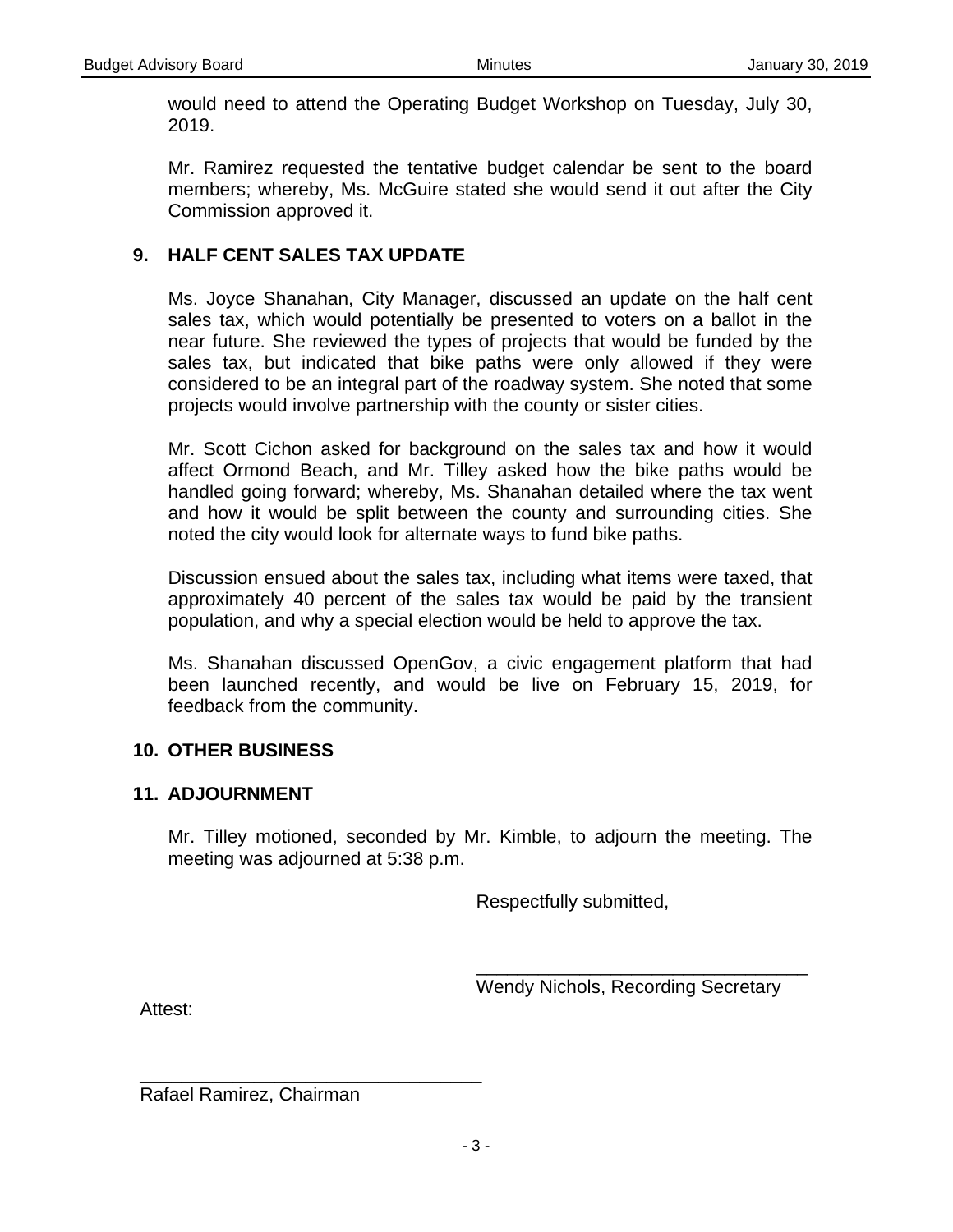### **MINUTES CITY OF ORMOND BEACH CITY COMMISSION FINANCIAL TRENDS WORKSHOP**

### **March 5, 2019 5:30 p.m. City Commission Conference Room**

### **I. CALL TO ORDER**

Mayor Bill Partington called the meeting to order at 5:32 p.m.

Present were Mayor Bill Partington, Commissioners Dwight Selby, Troy Kent, Susan Persis and Rob Littleton, City Manager Joyce Shanahan, City Attorney Randy Hayes, Assistant City Manager Claire Whitley, Finance Director Kelly McGuire, Assistant Finance Director Chris Byle, and Budget Advisory Board members Scott Cichon, Kenneth Kimble, Rafael Ramirez and Kevin Tilley.

Ms. Joyce Shanahan, City Manager, stated that it was the kickoff meeting for staff's budget development for fiscal year (FY) 2019-2020 with general direction from the Commission on where they would want to go with the budget. She stated there would be more opportunities in future meetings to speak about the issues; in June to discuss the Capital Improvement Project (CIP) budget process, in July to discuss the operating budget and set the tentative millage rate, and two in September on the budget overall. She noted it would not be the last time the Commission heard about the budget, but that it gave staff direction as they began to formulate the operating and capital budgets. She introduced Finance Director Ms. Kelly McGuire and Assistant Finance Director Mr. Chris Byle.

Ms. Kelly McGuire, Finance Director, thanked the Budget Advisory Board for attending the workshop and noted it was their first time to see the presentation. She stated they would take direction from the Commission and discuss details of the budget in their monthly meetings over the upcoming months.

### **II. FINANCIAL TRENDS**

### **Long Term Financial Plan Policies**

Ms. McGuire stated that she would start by reviewing the long term financial plan that had been approved in prior years. She stated the plan called for the city to maintain a tax rate to fund the desired service level, whatever they determined that desired service level was. She stated that it called for providing wage adjustments, noting that contract negotiations were upcoming, and that if the city decided to add new services or facilities, they would have to identify a dedicated, recurring revenue service.

Ms. McGuire explained there was a policy in the General Fund to maintain the undesignated reserves at a minimum level of 15 percent of net expenditures, noting that the current rate was at 17.32 percent and well above that level. She noted that staff earmarked the following amounts: \$1,000,000 for Capital Projects; \$200,000 for the city's estimated share of hurricane damages; and \$300,000 for Economic Development incentive commitments. She stated the policy for leisure services fees was to adjust them annually to capture ten to 20 percent of associated expenditures, with the current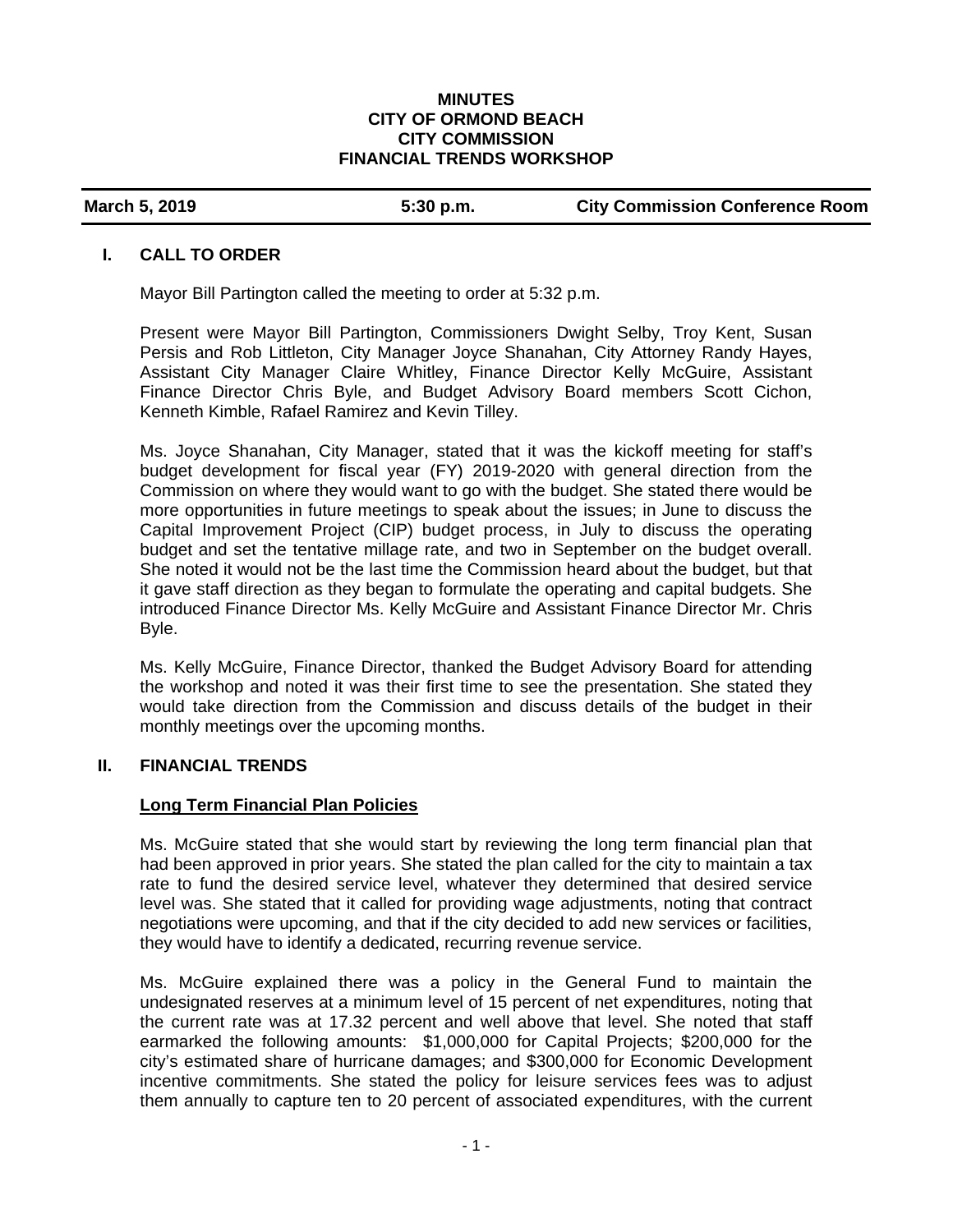capture at 15 percent of expenditures. She noted that staff usually submitted an annual adjustment of three percent each year for approval by the Commission.

Commissioner Kent noted that residents participating in the recreation programs never paid 100 percent of the total cost, and the city subsidized it for them. He explained everything involved with the cost, and wanted to keep the capture at ten to 20 percent; whereby, Mr. Rafael Ramirez, Budget Advisory Board, stated their board kept that in mind when discussing numbers at the meetings.

Ms. McGuire noted the city had a number of dedicated millages. She explained that instead of setting a target millage rate, they established a target dollar amount. She stated the target was \$500,000 in annual funding for the Facilities Renewal and Replacement millage, \$400,000 annually for the General Capital Improvement Fund, \$225,000 annually for the General Vehicle and Equipment Replacement Fund, and \$500,000 annually for the Transportation Fund. She stated those amounts would be taken out of the millage first, and the rest would go into the General Fund.

Ms. McGuire noted \$400,000 might not be enough for capital improvements, depending on which projects the Commission chose, but the Infrastructure Sales Tax would generate dollars for the Transportation Fund, if passed on the ballot. She explained that staff would proceed with the current numbers unless otherwise directed.

Commissioner Persis wondered if other cities leased vehicles; whereby, Ms. McGuire stated that some did, that staff had looked into it, but the city would only be able to do it with patrol vehicles.

Ms. Shanahan noted the city used vehicles for ten years or more usually before replacement. She noted leasing would involve frequent turnover that was not needed.

### **Staffing Considerations**

Ms. McGuire discussed staffing levels from 2007 through current day, noting 426 employees in 2007 and only 373 currently. She stated a few positions had been added back in, but the city was still running lean. She indicated many employees would be eligible for retirement in the near future, and the city needed a good succession plan in place during the budget process to replace them.

Ms. Shanahan noted the city worked to keep the police and fire departments staffed, and added a few positions back there. She did not want the Commission to be surprised if they noticed new positions coming for their approval.

Ms. McGuire noted prior discussions on adding a Public Information Officer (PIO). She stated the Commission seemed interested to add that position, which would include more social media and public outreach. She stated the Grants Coordinator was currently doing the PIO work, which took away time from grants. She explained that instead of waiting for the next fiscal year to have the position filled, staff wanted to proceed immediately. She stated it would fall within the existing General Fund budget, but reassured them that no services would suffer.

Mayor Partington stated he was comfortable with that, and discussed the social media aspect that had changed since 2007; whereby, Ms. Shanahan agreed with him, and noted the hiring range, based on sister city feedback, would be between \$40,000 and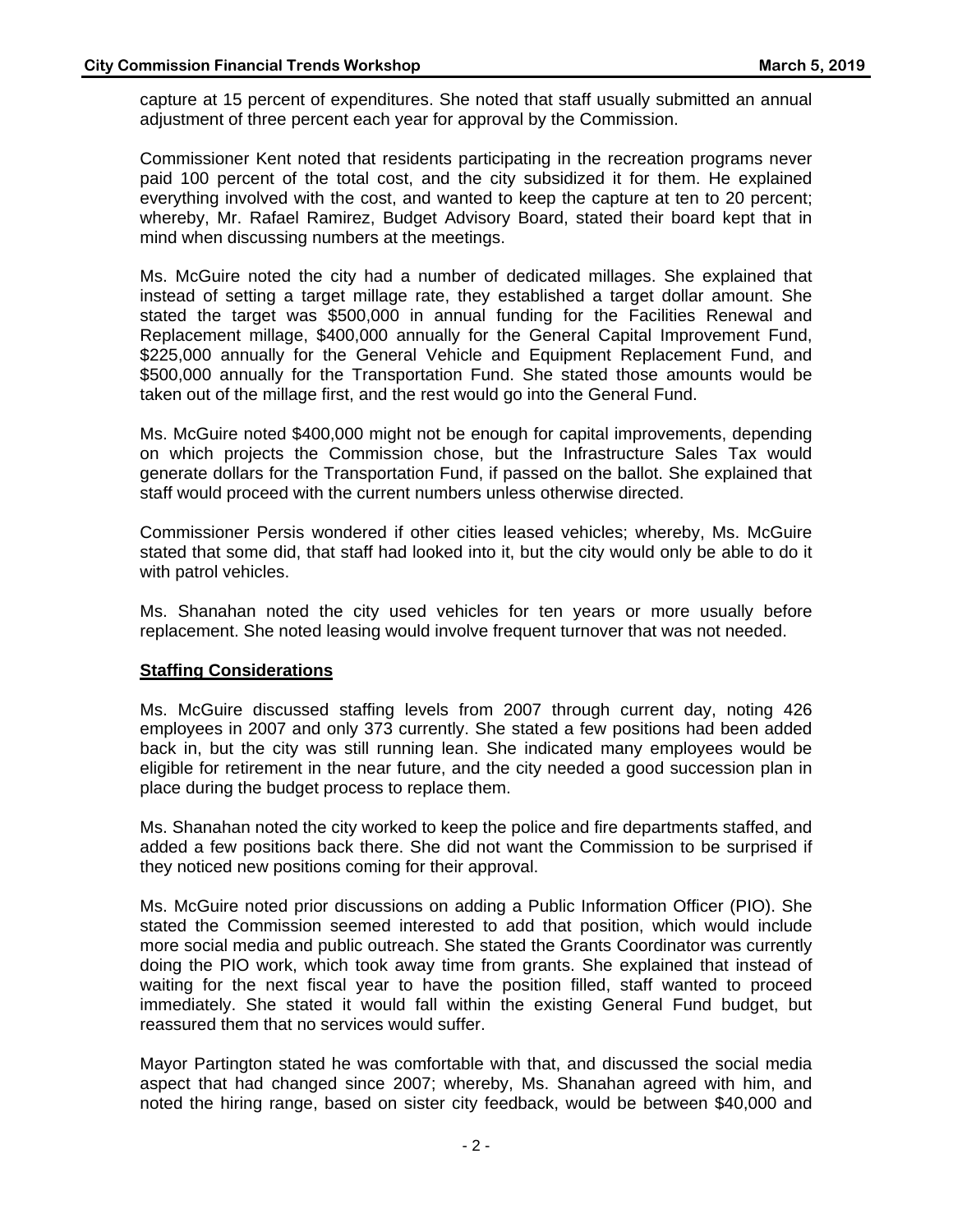\$65,000. She later updated the range to be \$40,000 to \$73,000. She noted that Daytona Beach paid \$90,000 and Volusia County paid \$108,000.

Commissioner Persis agreed with filling the position, wanted someone to bring attention to everything the city is doing, and noted it had to be the right person; whereby, Commissioner Selby agreed and noted more valuable information could have been distributed through social media during the hurricanes in 2016 and 2017.

Commissioner Littleton noted that giving the Grants Coordinator more time to work on grants would bring in more grant money, and would be a win for everyone.

### **Property Value Trend**

Ms. McGuire discussed property values between 2007 and 2018, noting a 6.7 percent increase from 2017 to 2018, and a 7.97 percent from 2016 to 2017. She stated that staff would start budget preparation assuming a five percent increase, hoping it would be close to accurate. She noted they wanted to be conservative and would wait to see what information the property appraiser would give them.

Commissioner Selby asked if the figures covered the overall value of Ormond Beach property; whereby, Ms. McGuire stated they did and it was taxable value.

### **General Fund Budget Estimates**

Ms. McGuire stated the General Fund stood at \$33,806,057, and there was no shortfall. She reminded them about reducing the tax rate the prior year for FY 2018-19, and they were using \$438,000 of the fund balance, but that it was not an issue. She stated that looking at the next year they were assuming a five percent growth in the taxable value, the tax rate would remain the same, and they would potentially reduce the vacancy rate to two percent, which meant they would be budgeting 98 percent of the payroll.

Ms. McGuire stated the assumptions for FY 2019-20 also included a three percent increase in wages, a seven percent increase in healthcare costs, and a three percent increase in operating expenses. She noted the three percent in wages was for budget purpose only at that time, as the city was currently in negotiations on employee contracts.

She stated there was an \$800,000 shortfall for the next fiscal year. She stated they would cover the shortfall, indicating that staff would not bring back an unbalanced budget. She discussed how the shortfalls over the upcoming years would be affected, based on what was done for the FY 2019-20 budget.

Commissioner Kent asked about costs related to police officers leaving, hiring new officers, and the training involved, noting it seemed like many would potentially leave after a short amount of time for a better paying job nearby; whereby, Assistant City Manager Clair Whitley, Ms. McGuire, and Ms. Shanahan gave feedback on information available to them.

Commissioner Kent requested detailed numbers on those costs involved; whereby, Ms. Shanahan stated she would get that information for him.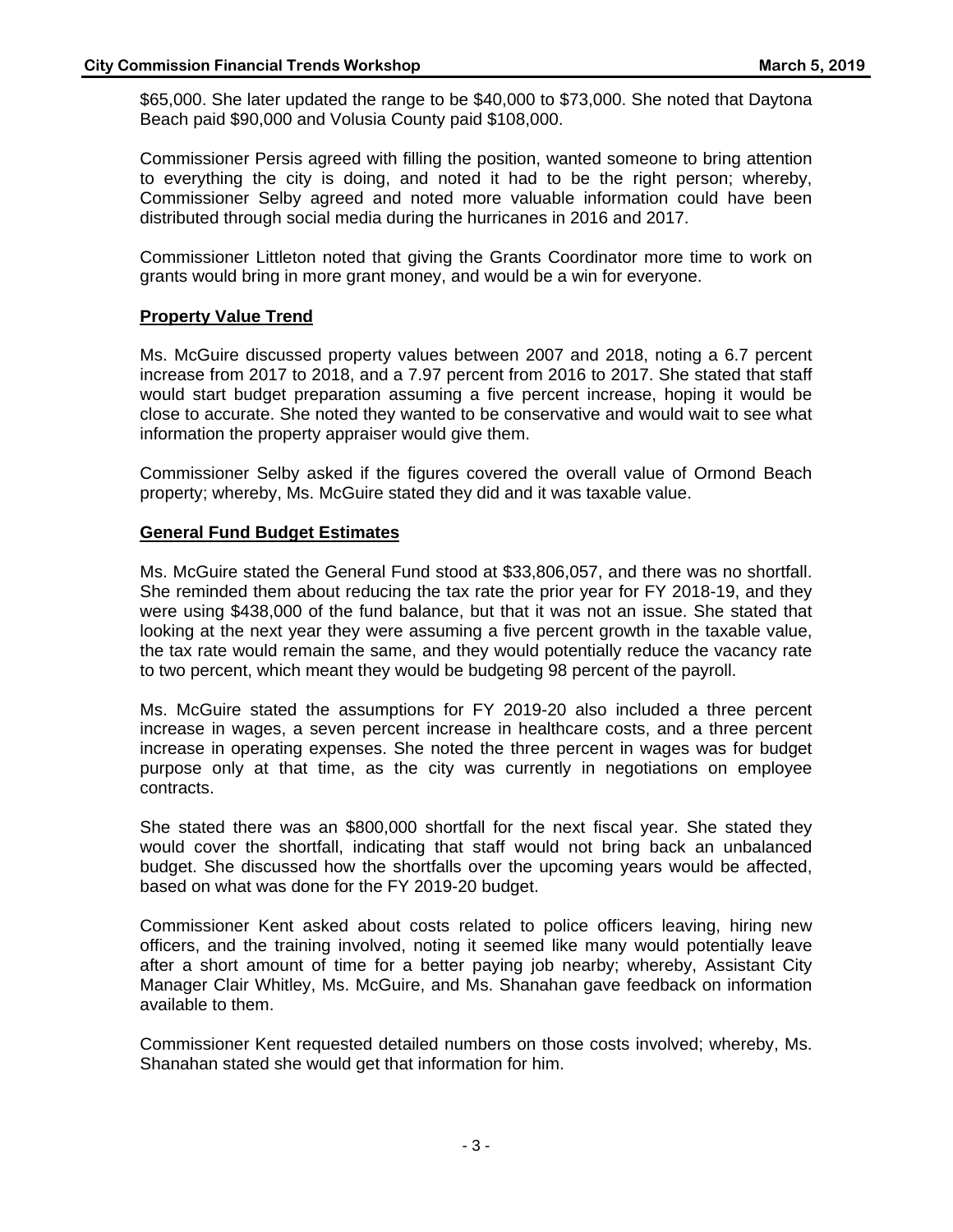Commissioner Kent noted the city had been tight with wages in the past, and wanted more than a three percent increase for all employees; whereby, Commissioner Persis agreed with him.

Ms. McGuire stated she would keep them updated and staff would have an idea, but not necessarily the final numbers, for the budget when it came time for approvals. She wondered if anyone had objections to how staff planned to prepare the budget; whereby, Mayor Partington stated he would prefer that staff present available options in regards to the budget.

Ms. McGuire stated staff would prepare the budget on the existing tax rate, but would provide a variety of options; once the Commission provided direction in July, staff would update the numbers to reflect that feedback.

## **Tax Rates**

Ms. McGuire stated the assumptions were the General Fund would be adequate to generate the revenue necessary, and also meet the overall tax rate. She noted that for the Facilities Renewal and Replacement Fund, General Capital Improvement Fund, General Vehicle and Equipment Replacement Fund, and Transportation Funds, there was a target dollar amount. She stated that for the total operating millage, there was a target amount, and noted that it was the current operating millage rate of \$4.1655. She noted the displayed tax rates chart was what was being proposed for budgeted purposes, noting it showed how the rate was split out amongst the funds. She stated the overall tax rate in all of the years projected was the same at \$4.1655.

Commissioner Selby confirmed the millage rate numbers with Ms. McGuire.

### **Leisure Services Fees**

Ms. McGuire explained that each year there was an automatic three percent increase in the leisure service fees, and would proceed with that assumption unless told otherwise; whereby, no objections were made to the process.

### **Water & Wastewater / Solid Waste**

Ms. McGuire stated the long term financial plan called for smaller incremental increases in user fees in water and wastewater to fund operations, debt service requirements, and capital needs. She stated they would discuss the specific capital needs in June at the CIP Workshop and welcomed feedback on projects that needed to be funded, but were not included, at that time. She noted that it also called for incremental increases in solid waste user fees to adequately fund operations, including projected increases in contracted services, and noted that it was largely to pay salaries.

Ms. McGuire stated the total bill at that time for a resident was \$57.70 for water and wastewater, and planned to assume that same amount for the upcoming fiscal year. She stated that more information would be available after the CIP workshop, dependent on the feedback the Commission gave on projects. She indicated if an increase was needed, staff would notify them at that point. She stated the current year budget was \$19,658,182 for the Water & Wastewater Fund, with no shortfall or surplus.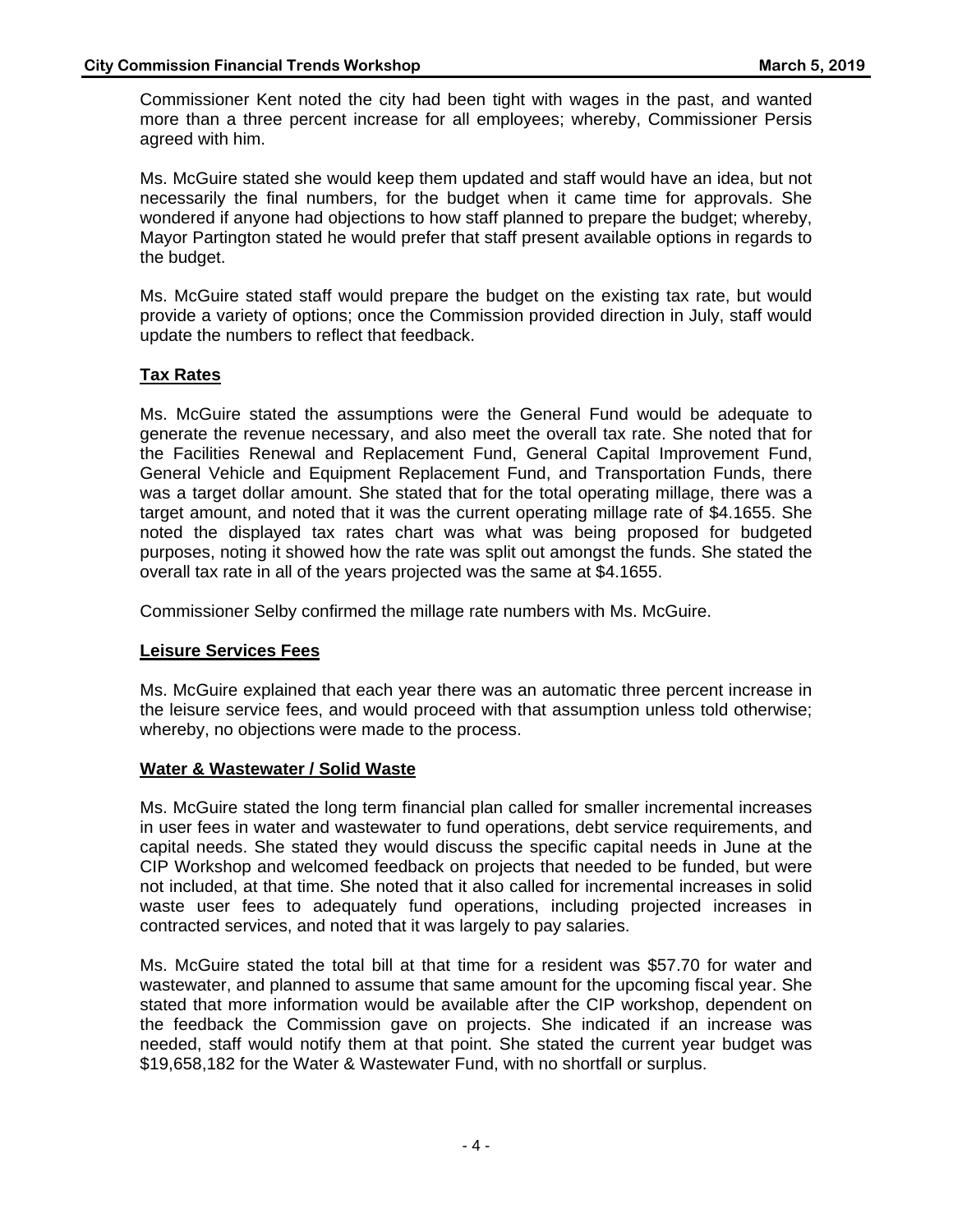Commissioner Littleton commented about raising water and wastewater \$.50, noting that numerous projects under the CIP would need funding, and was comfortable with a small increase.

Ms. McGuire stated they would assume the same rate to complete the budget, but would bring various options for the Commission to review.

Commissioner Kent highlighted the 17 percent increase in 2006 for residents on water and wastewater, and indicated he preferred the small increases over time to keep prices affordable. He looked forward to the options so they could figure out what would work best.

Ms. Shanahan noted the long range plan was developed in 2006 and helped to keep everything on track since that time.

Mayor Partington requested that inflation history be included in the information provided to compare with the various rates over the years; whereby, Ms. McGuire stated she would include that along with the Consumer Price Index (CPI), as well as the Construction Cost Index, used to make adjustments to impact fee rates for water and wastewater.

Commissioner Selby wondered if the water and wastewater expenditures included operating only or capital investment as well; whereby, Ms. McGuire stated it included all operating expenses, all personnel, a set dollar amount for new capital projects, and all the debt service requirements on current bonds that were issued for previous capital projects.

Ms. McGuire noted that if no adjustments were made to the rates, any potential shortfalls would be covered by the reserves. She stated the water and wastewater fund was healthy, but indicated they could not continuously use the reserves year over year.

Ms. McGuire noted the solid waste increase, in regards to recycling, was on the agenda for approval that evening in the regular Commission meeting. She stated that staff was not recommending an additional increase on October 1, 2019. She noted there would need to be additional discussions if the provider requested a CPI adjustment and it was approved by the Commission.

Ms. McGuire stated the current budget for solid waste was \$8,421,651, with a surplus of \$51,349. She was assuming no rate increases, but assumed an increase of 1.5 percent in operating expenses.

Commissioner Selby asked about the 1.5 percent increase and details of the Waste Pro contract; whereby, Ms. McGuire indicated there were other expenses outside of the contract that would need to be covered, and the 1.5 percent increase was to cover potential costs, like a CPI adjustment.

Ms. Claire Whitley, Assistant City Manager, stated the rate hold in Waste Pro's contract only applied to the first two years of the original contract; requests could be made during all years after that, including the recent extension, but approval would be at the Commission's discretion.